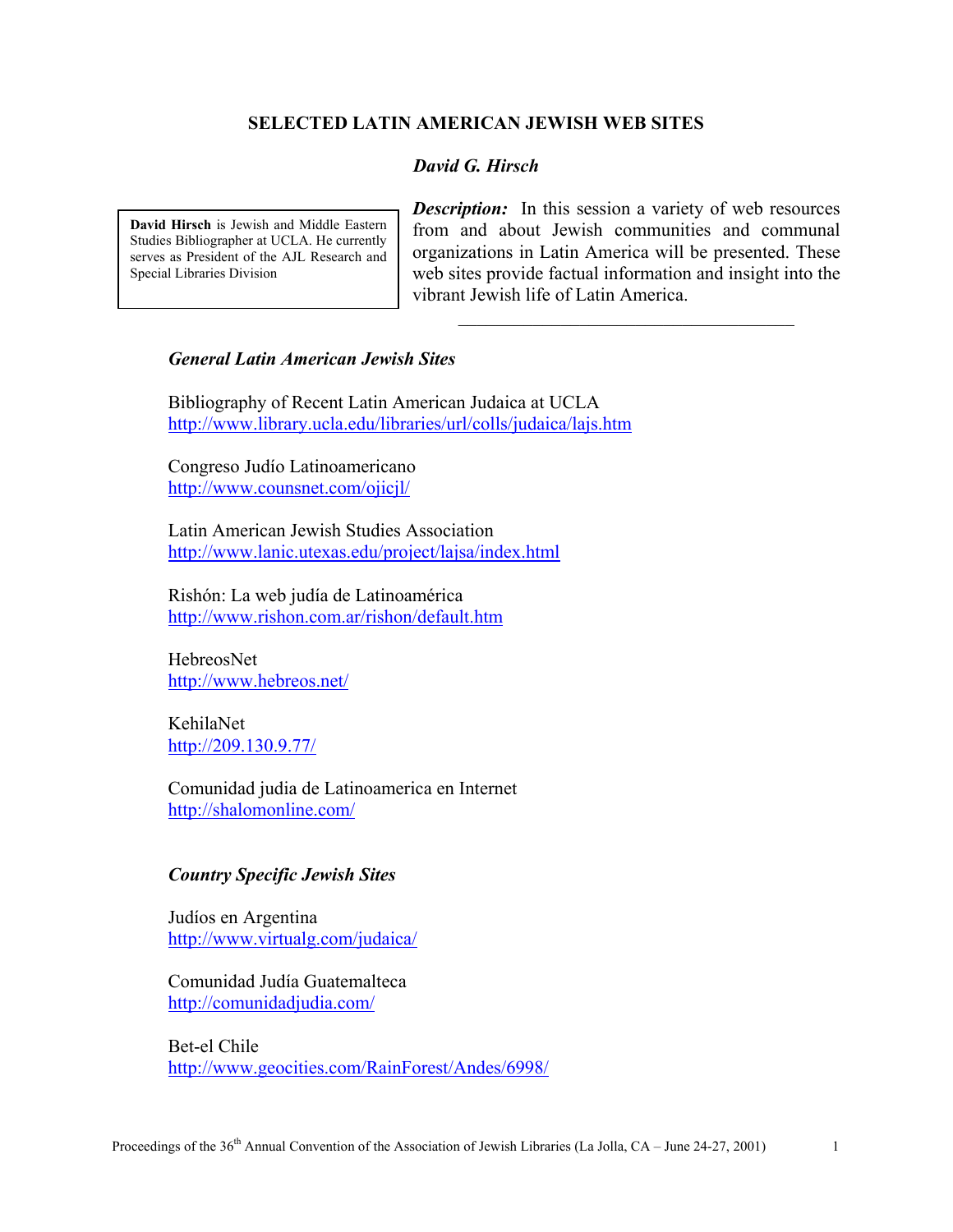Tribuna Israelita http://www.ort.org.mx/tribuna/

NetJudaica-Brazil http://www.netjudaica.com.br/

Brasil Judaico http://www.brasiljudaico.cjb.net

Porto Judaica http://portojudaico.cjb.net

Judaismo.com.br http://www.judaismo.com.br/

Bait-Portal Judaico http://www.bait.com.br/

Eifo? www.eifo.com.br

Pletz www.pletz.com

### *Regional and Local Communities and Federations*

Federação Israelita do Parana http://www.feip.org.br/

FISESP http://www.fisesp.org.br/

CIP – Congregação Israelita Paulista http://www.cipsp.org.br/

Rabinato do Rio de Janeiro http://home.openlink.com.br/rabinatorj/

Centro Hebraico Riograndense http://www.centrohebraico.org.br/

FISEMG - Federação Israelita do Estado de Minas Gerais http://www.fisemg.prointer.net/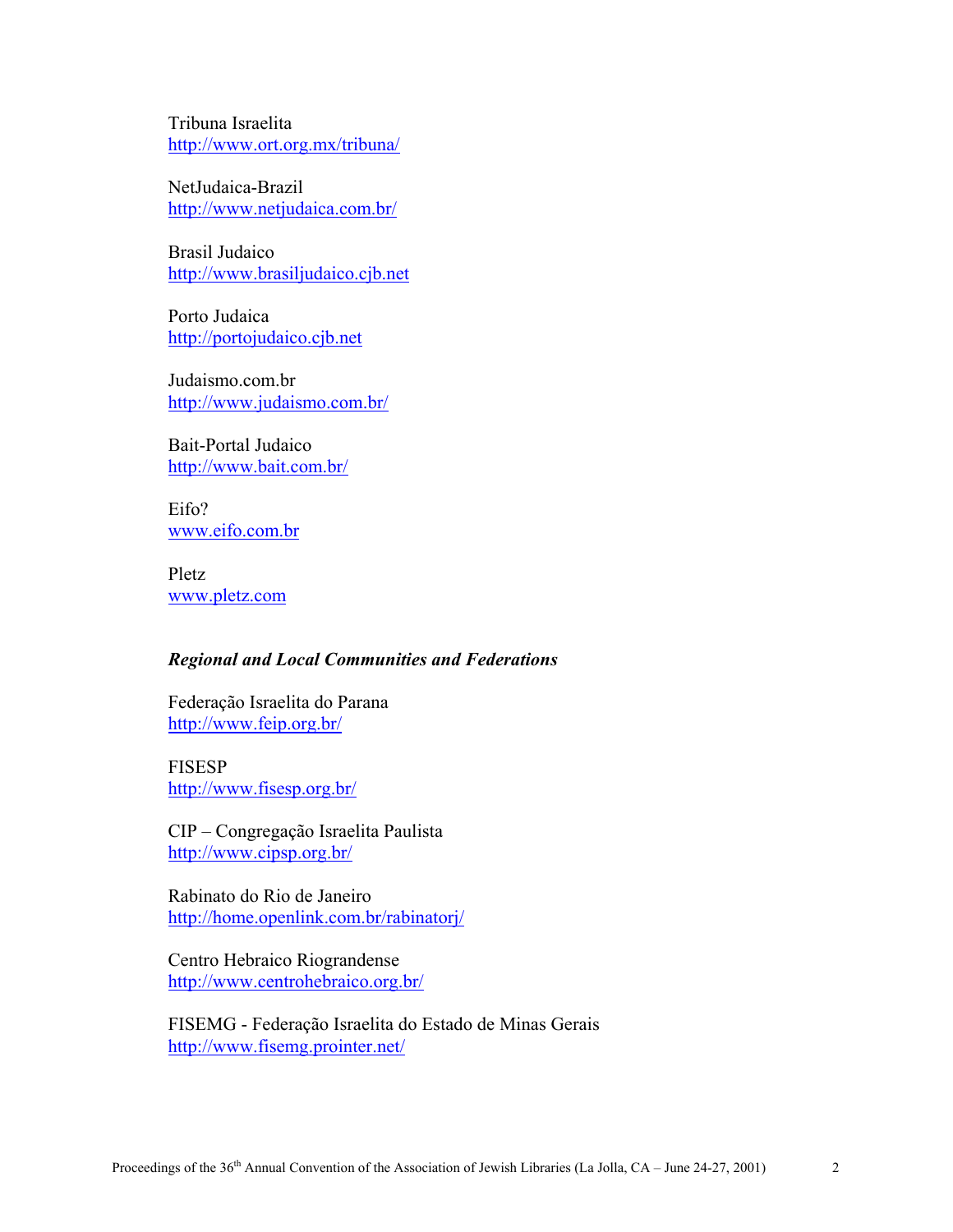Comunidad Israelita de Santiago http://www.cis.cl/

Sociedade Beneficiente Israelita de Santa Maria - RS http://www.kehilah-sm.org.br/index.htm

Ecuadorean Jewish Community http://www.angelfire.com/il/PaulHeller/index3.html

Jews of Suriname http://www.cq-link.sr/personal/debye/index.html

Freeport Hebrew Congregation http://www.uahcweb.org/congs/ot/ot031/

Delegación de Asociaciones Israelitas Argentinas http://www.daia.org.ar/

Centro Israelita Sionista de Costa Rica http://www.centroisraelita.com/

Congregación B'nei Israel (San José, Costa Rica) http://www.bnei-israel.org/

Comunidad Hebrea Hatikvah (Santiago de Cuba) http://jewishcuba.org/hatikva/hatikva.html

Jewish Solidarity (Cuba) http://www.jewish-solidarity.com/

Leatid – Hacia el Futuro http://www.leatid.com/infole.htm

Tribuna Israelita (Mexico) http://www.ort.edu.uy/

Union Israelita – Caracas http://www.uic.org/

Congregação Judaica do Brasil- Rio de Janeiro http://blue.marlin.com.br/~cjb/

Asociación Israelita de Venezuela http://www.aiv.org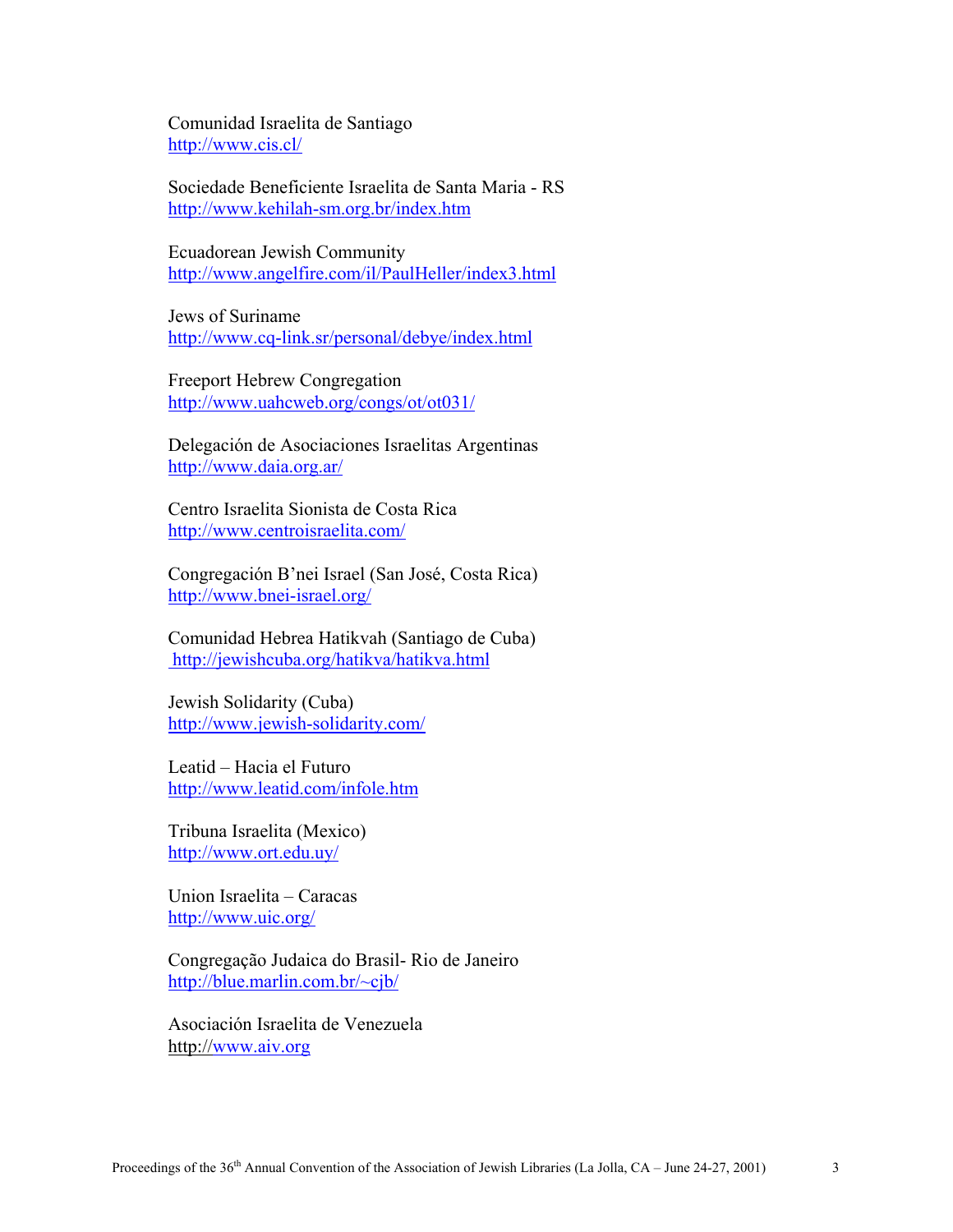Comunidad Israelita de Guadalajara (Mexico) http://www.vivelacomunidad.com/

Mikvé Israel-Emanuel Congregation- Curaçao, Netherlands Antilles http://www.snoa.com/

Comunidad Maguen David http://www.maguendavid.com.mx/

Asociacion Israelita de Cochabamba http://www.shalomonline.com/cochabamba/

### *Jewish Institutions of Higher Learning*

Seminario Rabinico Latinoamericano http:// www.seminariorabinico.org.ar

## *Jewish Museums*

Museo Judio de Valparaiso http://www.angelfire.com/vt/museojudio/

Museo Historico Comunal y de la Colonizacion Judia en la Argentina "Aaron Halevi Goldman" http://www.geocities.com/Vienna/Opera/4576/

Museu Judaico do Rio de Janeiro http://www.museujudaico.org.br/

Museo Historico Regional de la Colonia Judia de Villa Dominguez-Entre Rios (Argentina) (Photgraphic Archive) http://shalomonline.com/villa\_dominguez/fotos.htm

Museo de la Shoa (Holocaust Museum) Buenos Aires http://www.museodelashoa.org.ar/

### *Chabad*

Beit Lubavitch Rio de Janeiro http://www.BEITLUBAVITCH.org.br/index1.htm

Beit Jabad Perú http://www.lp.edu.pe/jabad/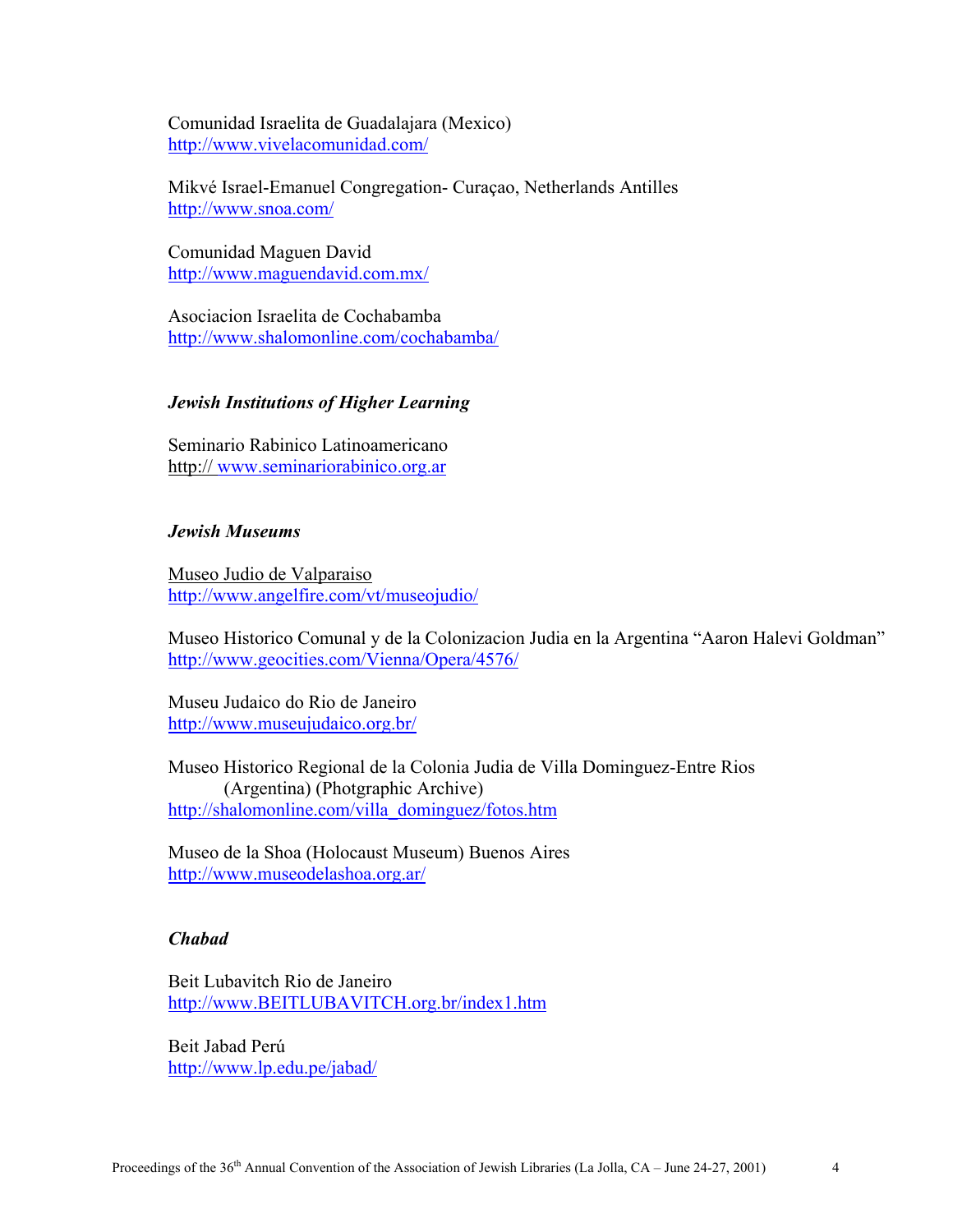Jabad Lubavitch Argentina http://www.jabad.org.ar/

Beit Chabad Morumbi-Brazil http://www.chabadmorumbi.com.br/

# *Women's Organizations*

Naamat Brazil (Women's Group) www.naamat.com.br

WIZO Brazil http://www.wizosp.org.br/flash4page.html

OSFA-WIZO Argentina http://www.wizo-osfa.org.ar/principi.htm

## *B'nai Brith*

B'nai B'rith – Distrito XXIII http://www.bnaibrith23.org.mx/Actividades/DistritoXXIII.html

B'nai Brith District 23 (Northern South America, Central America, Caribbean and Mexico) http://www.bnaibrith23.org.mx/

B'nai Brith Brazil http://www.bnai-brith.org.br/

#### *Jewish Sports and Cultural Clubs*

Sociedad Hebraica Argentina http://www.hebraica.org.ar/

Associação Brasileira "A Hebraica" de São Paulo http://www.hebraica.org.br/

Hebraica Venezuela http://www.hebraica-online.com/

Macabi Centroamerica http://www.macabi.centroamerica.com/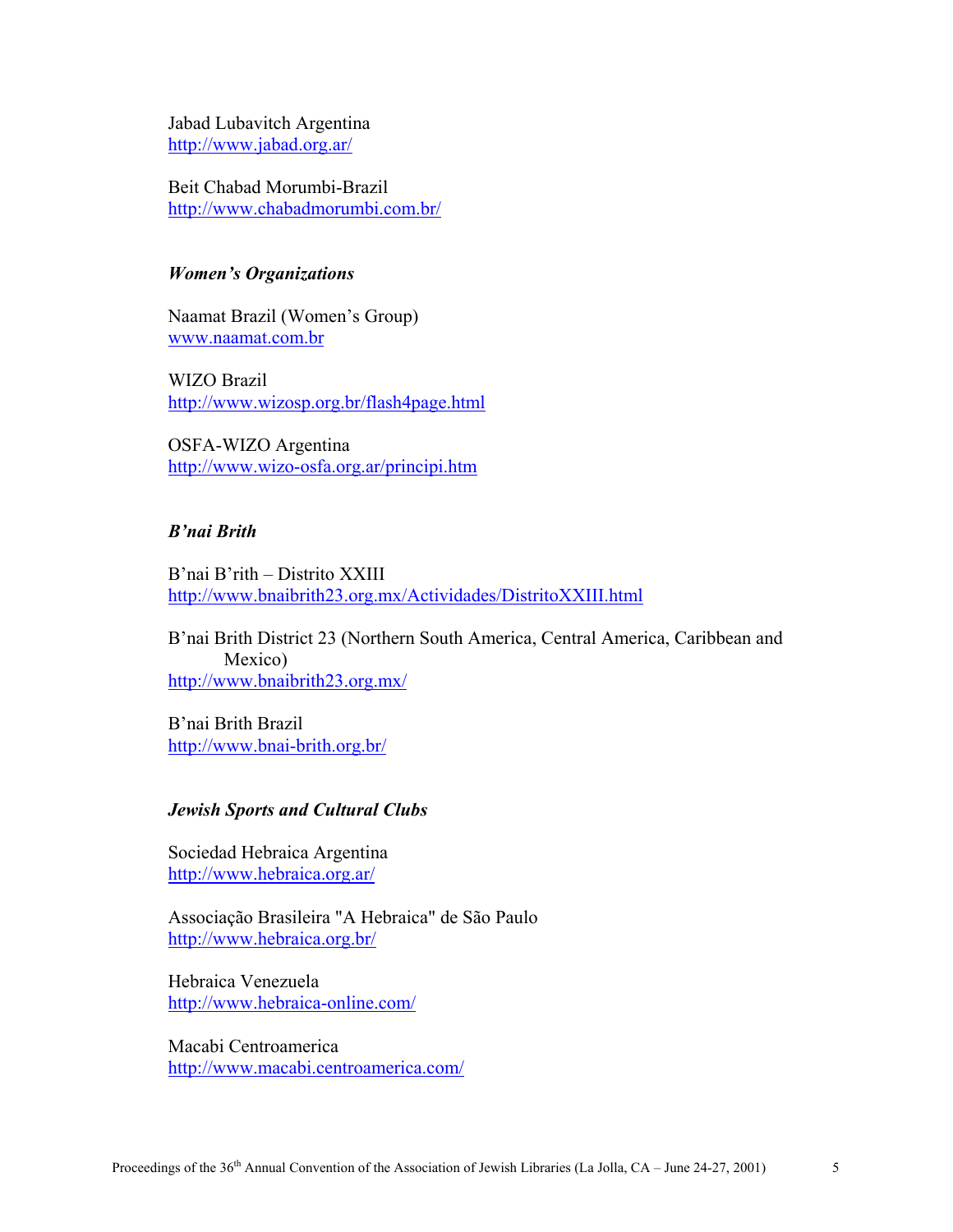Centro Deportivo Israelita de Mexico www.cdi.org.mx

FACCMA (Federacion Argentina de Centros Comunitarios Macabeos) http://www.faccma.org.ar/

Central Cultural e Esportivo Israelita Adolpho Bloch http://www.cabloch.com.br

Club Nautico Hacoaj http://hacoaj.org.ar

# *Jewish Schools and Educational Organizations*

Vaad Hachinuch (Board of Jewish Education in Brazil) http://www.vaad-hachinuch.org.br/

Vaad Hajinuj (Board of Jewish Education in Argentina) http://www.vaadhajinuj.org/

Colegio Israelita Brasileira (Porto Alegre) http://www.tche.br/israelita/

Instituto Alberto Einstein-PANAMA http://www.iae.edu/

Leon Pinelo: the Jewish School in Peru http://www.lp.edu.pe/

La Universidad Hebraica (Mexico) http://www.hebraica.edu.mx/hebraica/index.html

Colegio Tarbut.-Buenos Aires http://tarbut.esc.edu.ar/

Instituto Martín Buber (Argentina) http://buber.esc.edu.ar/

Colegio Hebreo "Janusz Korczak" (Chile) http://members.tripod.com/~januzk/

Instituto Argentino Hebreo "Marc Chagall" http://www.marcchagall.com.ar/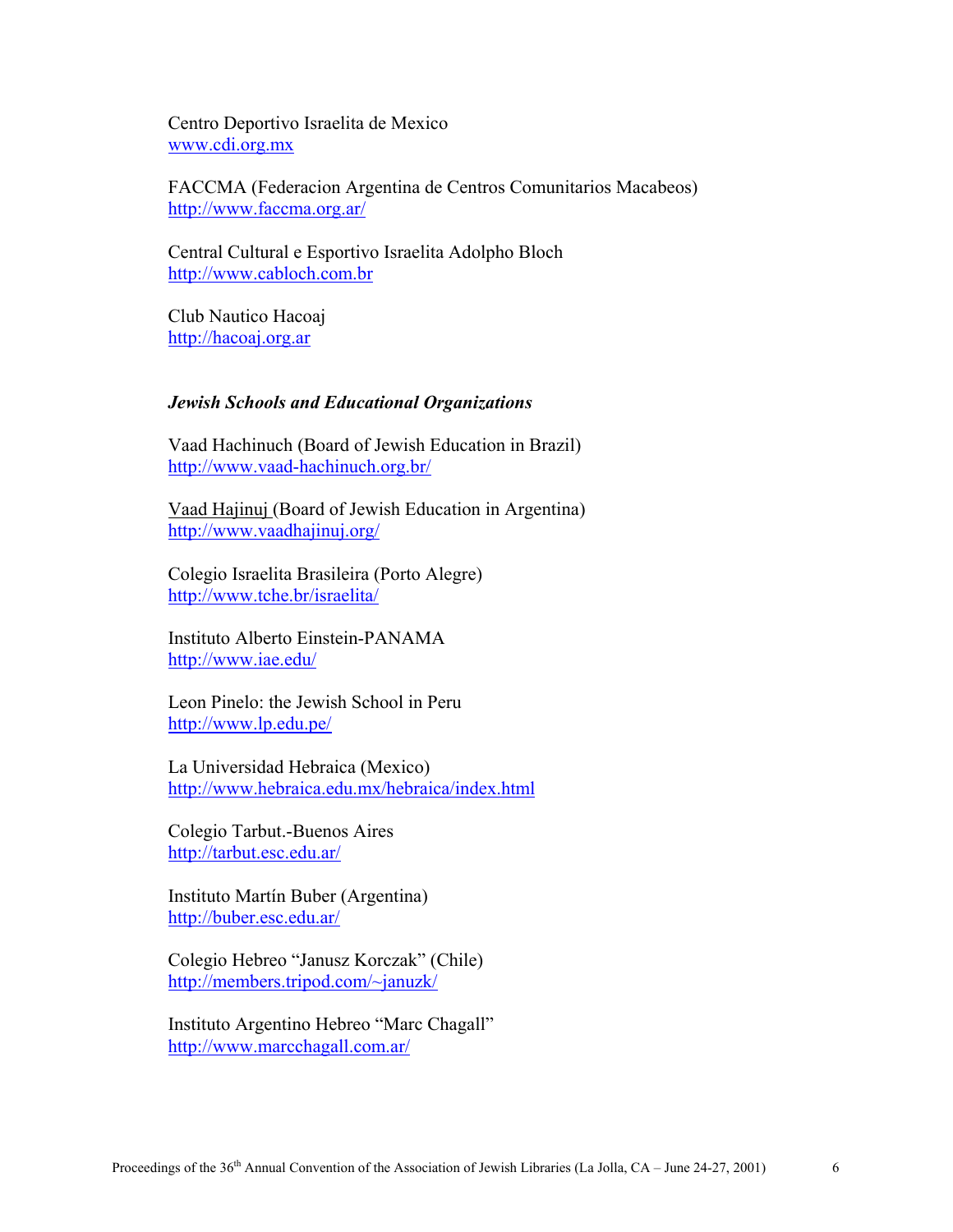Colegio Israelita de Mexico http://www.idishe.com/

Colegio Hebreo Magen David http://www.chmd.edu.mx

Escuela Integral Hebreo Uruguaya (Montevideo) http://www.geocities.com/Athens/5944/

Escuela Hebrea J. N. Bialik (La Plata, Argentina) http://www.geocities.com/Athens/Delphi/1767/

Sociedade Hebraico Brasileiro Renascença http://www.renascenca.br/index.htm

ORT Argentina http://www.ort.edu.ar/

ORT Uruguay Instituto de Educación Superior http://www.ort.edu.uy/

### *Publishers and Booksellers*

Sefer http://www.sefer.com.br/

Kehot Lubavitch Sudamerica http://www.kehot-lubavitch.com.ar/

Libreria Sigal http://www.reis.com.ar/SIGAL/

Libreria Cultural Maimonides http://www.libreriamaimonides.com/

# *Online Publications and Newspapers*

Kesher (Mexico) http://kesher.org.mx/

Judaismo & Cultura (Brazil) http://www.net-ten.com.br/judaismo/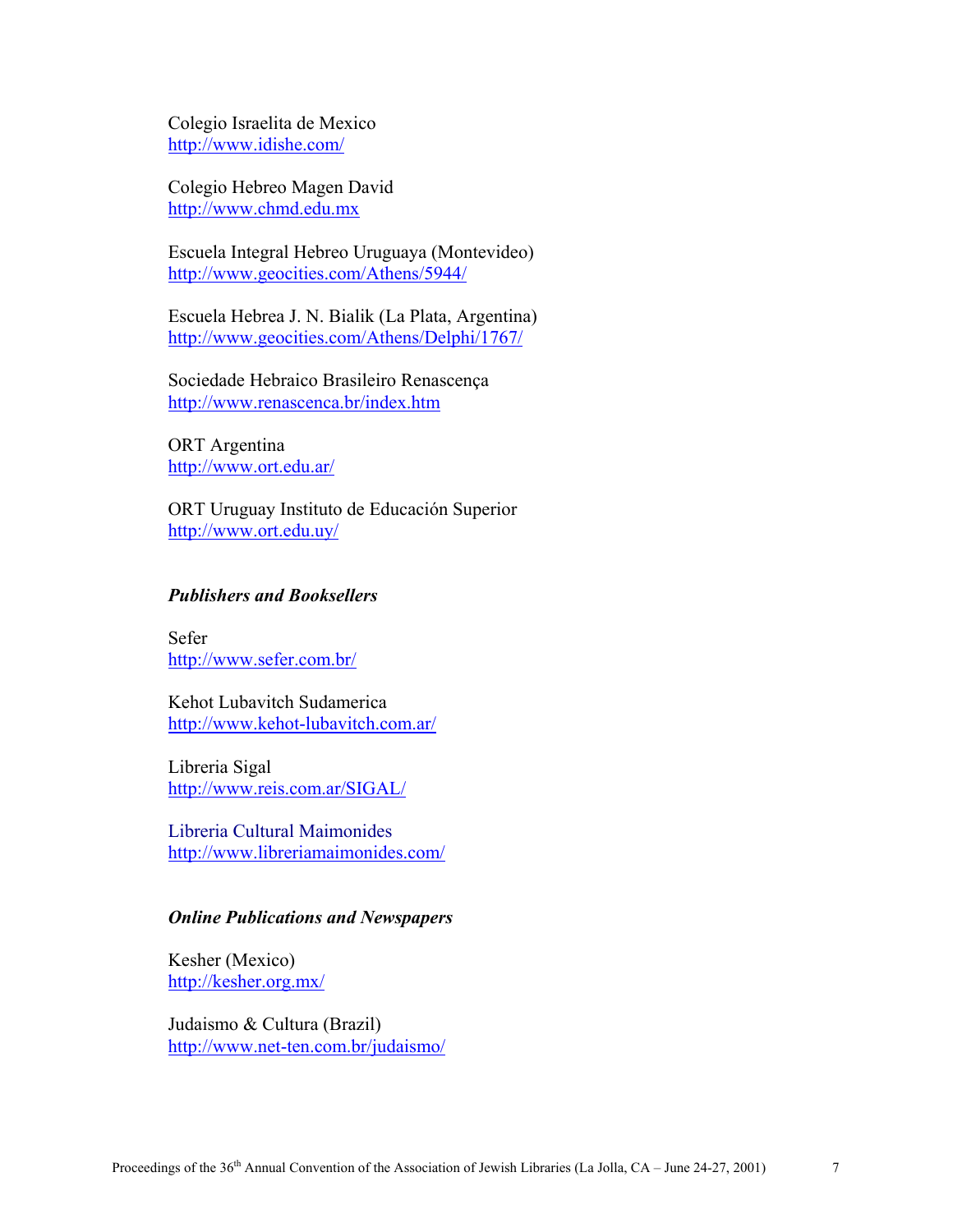Palabra Israelita (Chile) http://www.cis.cl/lapalabra/index.html

Jadashot Online-Monterrey, Mexico http://www.geocities.com/Athens/Ithaca/7166/

O Hebreu www.comunidadejudaica.com.br/ohebreu

La Luz (Buenos Aires) http://www.geocities.com/capitolhill/1286/

Der Ruf-El Llamado http://www.geocities.com/CapitolHill/Lobby/4672/

# *Yiddish in Latin America*

IWO- Instituto Científico Judío http://www.iwo.org.ar/

### *Sephardic Organizations*

Centro de Investigación y Difusión de la Cultura Sefardí http://www.cidicsef.org.ar

Instituciones Sefaradíes de Chile http://members.tripod.com/sefard/bib.html

Congregação e Beneficência Safardi Paulista http://www.morasha.com.br/

### *Historical Archives*

Arquivo Histórico Judaico Brasileiro http://www.ceveh.com.br/ahjb/

Centro de Documentacion e Informacion sobre Judaismo Argentino "Marc Turkow" http://www.kehilanet.com/instituciones/mturkow/

Mongui Maduro Stichting (Curacao) http://www.madurolibrary.org/index.htm